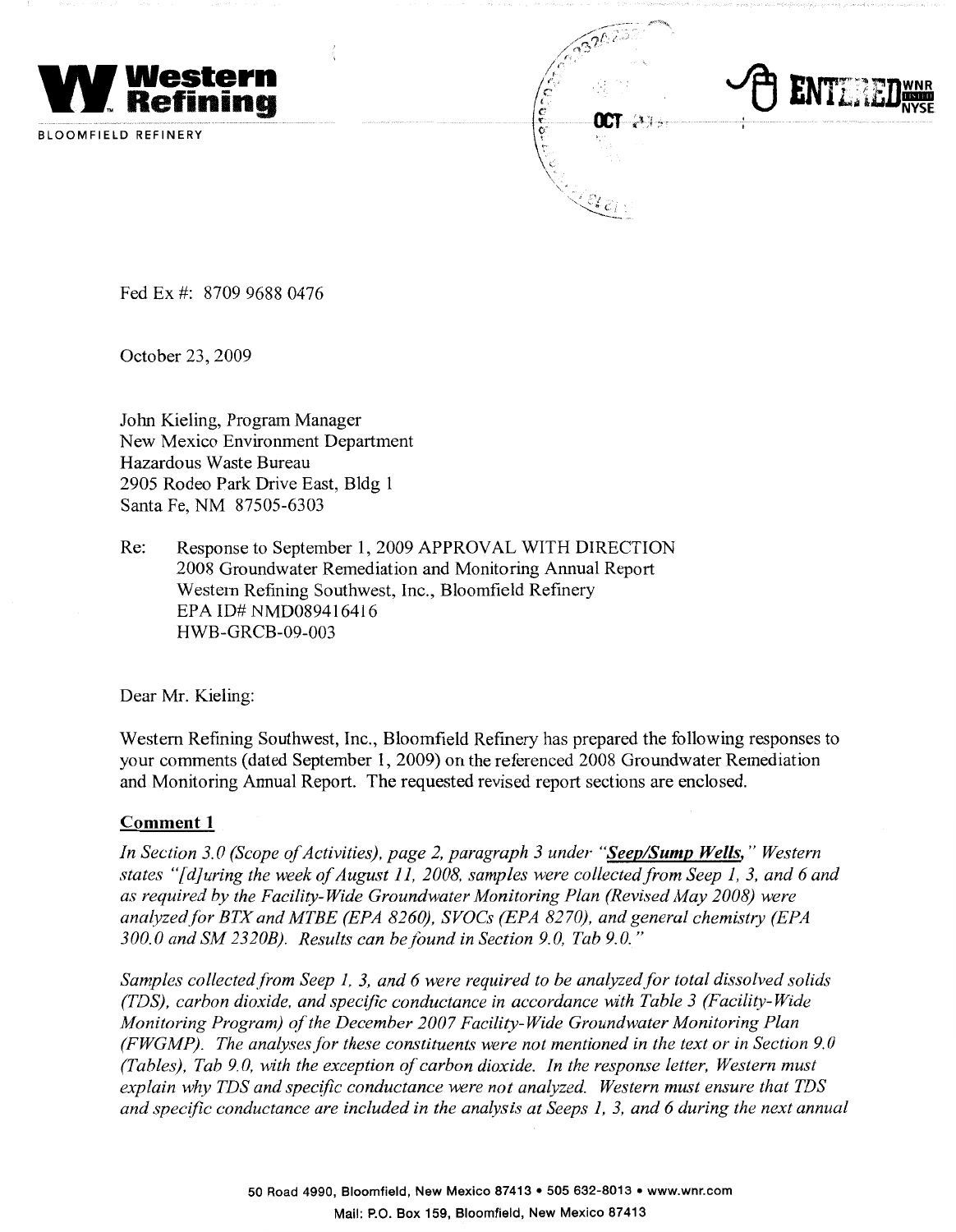*groundwater monitoring event. In addition, the text offuture annual groundwater monitoring reports must discuss all constituents that were analyzed or include an explanation as to why a specific analysis was not conducted.* 

#### **Response:**

Total dissolved solids, pH, conductivity, and temperature were collected in the field using an Ultrameter 6P (hand-held instrument). The results of these field measurements have been added to Section 9.0, Tab 4 of the 2008 Annual Report. A copy of the additional field measurement data for inclusion in NMED's copy of the 2008 Annual Report is attached.

#### **Comment 2**

*In Section 3. 0 (Scope of Activities), page 2, paragraph 2 under Groundwater Monitoring, Western states "[t]hefacility-wide semi-annual monitoring event occurred during the week of April* 7, *2008. Guidelines from the Facility-Wide Groundwater Monitoring Plan (Revised December 2007) were followed. East Outfall #2 and East Outfall #3 were sampled and analyzed for BTEXIMTBE (EPA 8260), Dissolved metals (EPA 6010B), Total Metals (EPA 6010B & 7470), Anions (EPA 300.0, and Alkalinity (SM 2320B). Field measurements ofE.C., pH, and temperature were also read.* "

According to Table 3 of the FWGMP, samples collected from East Outfall #2 and East Outfall *#3 should have been analyzed for carbon dioxide. The analysis of carbon dioxide was not mentioned in the text, but the results were included in the Table "Groundwater Analysis-General Chemistry" found in Section 9. 0 (Tables), Tab 9. In the next annual groundwater monitoring report, the text must identify all constituents included in the sample analyses.* 

#### **Response:**

Western will include text identifying all constituents included in the sample analysis for future groundwater monitoring reports.

#### **Comment3**

*In Section 3. 0 (Scope of Services), page 2, paragraph 2, under "Seeps/Sump Wells,* " *Western references the Facility-Wide Groundwater Monitoring Plan (Revised May 2008) and in the same section under Groundwater Monitoring, Western r~ferences Facility-Wide Groundwater Monitoring Plan (revised December 2007). Western provides two revision dates; however, the approved FWGMP document is dated as the "revised December 2007" document. In.future annual groundwater monitoring reports, Western must reference documents consistently and apply the correct revision date.* 

#### **Response:**

In May 2008, Western modified Section 5.3.1 and Table 3 of the FWGMP to include monitoring of the Seeps and Sump Wells, as directed by NMED in the Approval with Direction Facility-Wide Groundwater Monitoring Plan dated March 25, 2008. The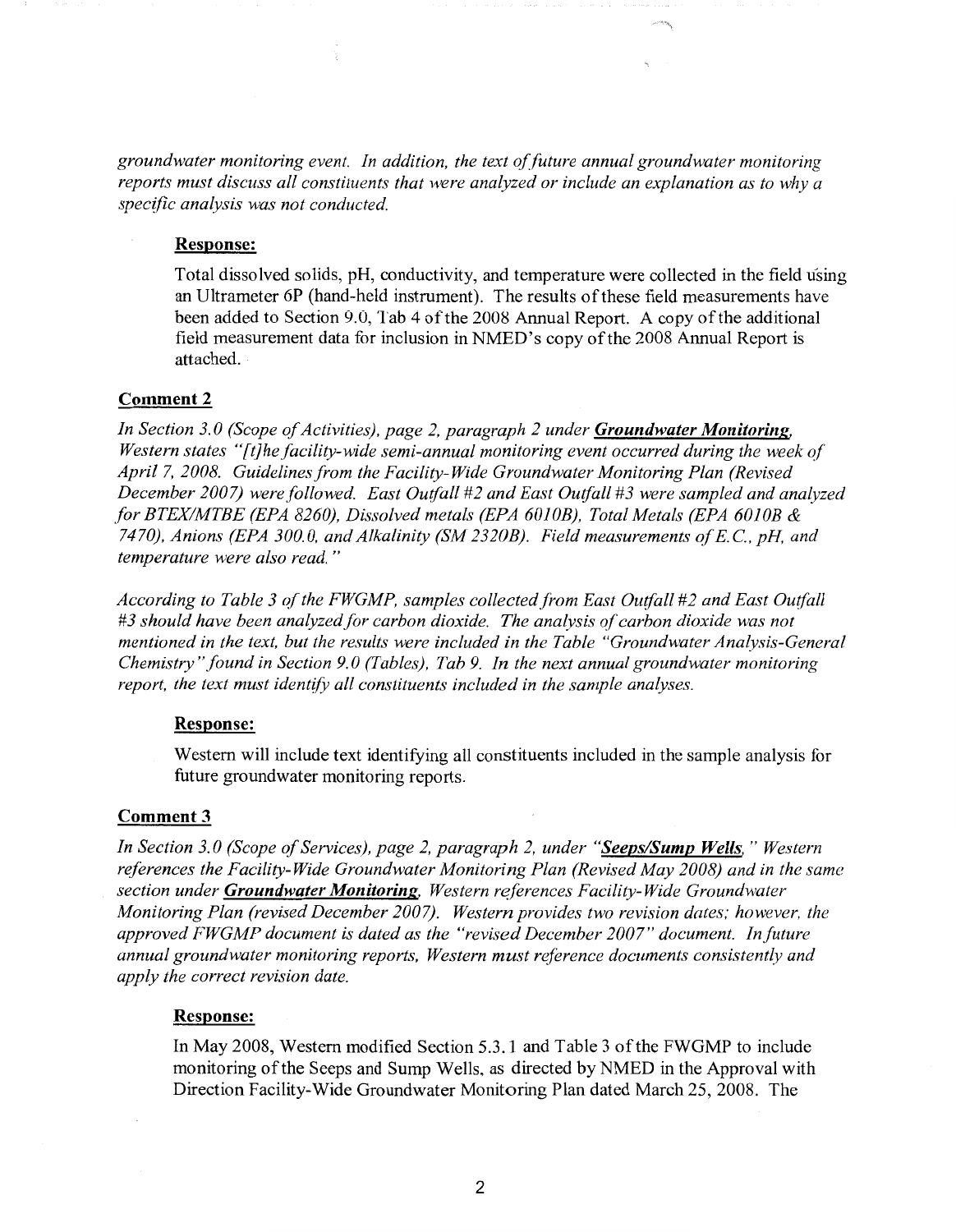revised section and tables in the FWGMP were footnoted with a revision date "revised May 2008," which is why the reference was made in Section 3.0 of the 2008 Annual Report.

To be consistent with on-going reporting, Western will reference the FWGMP (revised December 2007) document for future reporting, which will assume inclusion of the additional monitoring directed by NMED in the March 25, 2008 letter.

#### **Comment 4**

*In Section 3. 0 (Scope of Services), Western lists the constituents and analytical methods utilized during the semi-annual and annual sampling events. Western left out the analysis of total*  dissolved solids; however, the results for these analyses were identified in the tables. In future *groundwater monitoring reports, Western must identify in the text all analyses conducted during the monitoring event or explain any deviations from the FWGMP.* 

#### **Response:**

Western will identify all analyses conducted during the monitoring event or explain any deviations from the FWGMP in future reporting.

#### **Comment 5**

In the next annual groundwater monitoring report, Western must include the following changes *to Section 4. 0 (Regulatory Criteria/Groundwater Cleanup Standards/State of New Mexico Soil Screening Levels):* 

- *a. On page I, Western applies the Water Quality Commission Control (WQCC) standard for lead (0. 05 mg/L). Western must replace this with the MCL which has a lower standard (0.015 mg/L}.*
- *b. Western must reference the Regional Screening Levels (RSLs} which have replaced the USEPA Region VI Human Health Medium-Screening level and the Federal Maximum Contaminant Levels. The RSLs can be located at http:/lwww.epa.gov/reg3 hwmd/risk/humanlrb-concentration \_ta/be/index. htm.*
- c. *Western must revise the title of this section to remove the reference to the "State of New Mexico Soil Screening Levels" since these standards are not applied in this Report.*

#### **Response:**

Western will include the above mentioned changes to Section 4.0 for all future reports.

#### **Comment 6**

*Table 3 of the FWGMP segregated the wells located at the facility into four groups; these groups and the associated wells are listed in the text of Section 8.0 (Summary - Conclusions and Recommendations). Western must revise Section 8.* 0 *in the next annual groundwater monitoring*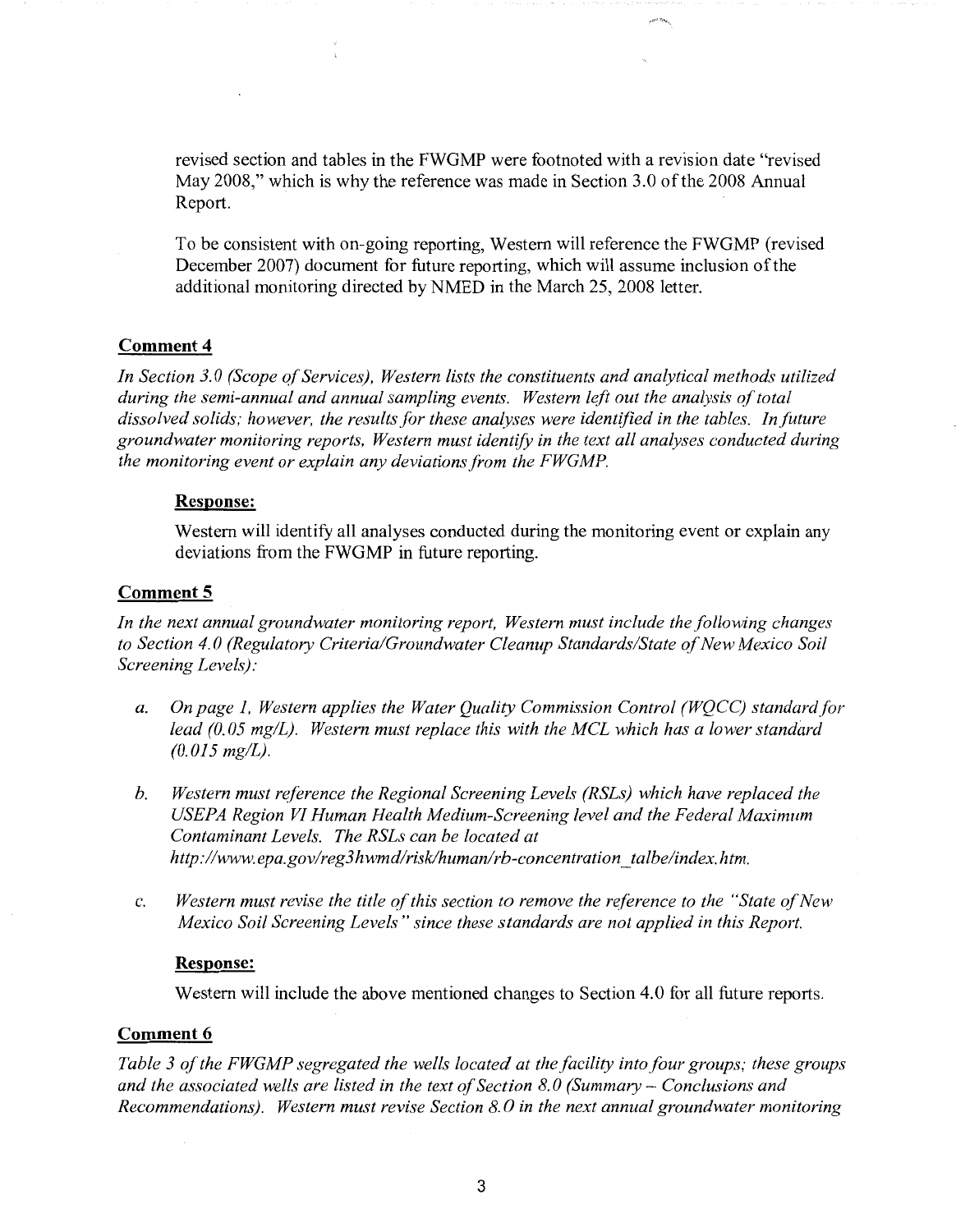*report to include MW-31 to the cross-gradient group and include MW-31 and MW-40 to the*  refinery wells group. These wells are not identified in the Report but are listed in Table 3 of *FWGMP.* 

#### **Response:**

MW-31 was inadvertently listed twice on Table 3. As stated in **Section 5.1.t Sampling Locations** of the Facility-Wide Groundwater Monitoring Plan (Revised December 2007), MW-31 is considered a Refinery Area weli due to its iocation in proximity to the Refinery Process Areas. MW-31 was not intended to be considered a Cross-gradient well. Table 3 has been revised to reflect this clarification. A revised Table 3 is attached.

For future reporting, Western will revise Section 8.0 to include MW-31 and MW-40 to the refinery wells group.

#### **Comment 7**

In Section 9.0 (Tables), Tab 3, Western provides Sump Well Fluids Monitoring data for June *2008. The Separate Phase Hydrocarbon Thickness Column for SWS-0206, SW6-0206, and SW7-* 0206 show negative numbers. Western must provide an explanation for the negative numbers or *provide the correct data in the response letter and make all necessary corrections to the next annual groundwater monitoring report.* 

#### **Response:**

The negative numbers reflect the fact that no product was detected at those locations. Western inadvertently did not change the negative numbers to the appropriate notation ''NPP." The correct notation to be used for wells with no separate-phase hydrocarbon detected is "NPP" (which stands for No Product Present). These changes for the respective tables of Section 9.0 of the 2008 Annual Report have been made. The revised tables are attached.

#### **Comment 8**

*In Section 9. 0 (Tables), Tab* 5, *page 3, the table "Background Wells, Groundwater Analysis* - *Total Metals" identffies monitoring well (MW)3. The August 06 results for this well are listed as "NS<sup>1</sup>" (which is noted as "Well is Dry or Not Enough Water to Sample – No Sample") for all metals except chromium and lead. If a sample was not collected, it is not clear why results are reported for chromium and lead. Western must provide an explanation for the analytical results in the response letter and make any necessary correction(s) to the next annual groundwater monitoring report.* 

#### **Response:**

The chromium and lead results were inadvertently transposed from the 2005 results. The rest of the results for 2006 should read "NS<sup>1</sup>" (which is noted as "Well is Dry or Not Enough Water to Sample - No Sample"). Samples were not collected at MW-3 in 2006;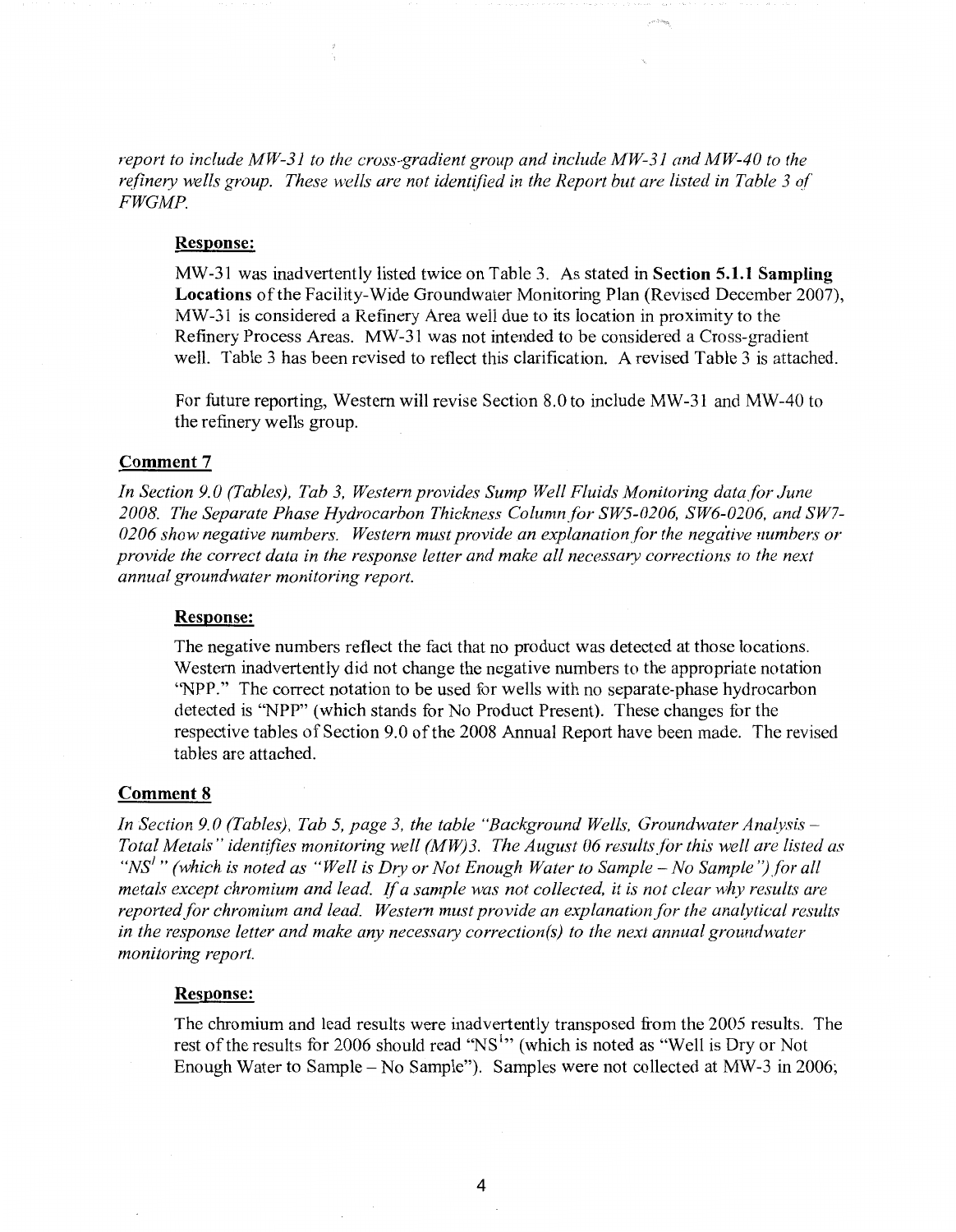therefore the summary results table should reflect " $NS<sup>1</sup>$ " for all entries across the row. The revised table is attached.

#### **Comment 9**

*In Section 9. 0 (Tables), Western applied NMED 's Total Petroleum Hydrocarbon Screening Guidelines, diesel #2/crankcase oil (1.72 mg/kg) for diesel range organics (DRO). Western must apply the "unknown oil" screening guideline of 0.2 mg/l to.future annual groundwater monitoring reports. If Western can confirm that DRO at the facility is diesel #2/crankcase oil, then the 1. 72 mg/kg may be applied, but the basis using diesel #2/crankcase oil must be included.* 

#### **Response:**

Western will apply the appropriate screening levels and include justification for the respective screening levels in future reports with regards to DRO analysis.

#### **Comment 10**

*In Section 3. 0 (Scope of Activities), page 4, Western states "[ a}t least three well volumes were purged from each well prior to sampling. Electrical conductance, pH, and temperature were monitored during purging using an Ultrameter 6P.* " *In Section 12 (Field Methods), page 1, Western states under Water Quality/Groundwater Sampling that "[w}ater quality parameters are measured using an Ultrameter 6P by the Myron L Company. Electrical conductance, oxidation-reduction potential (ORP), pH, and temperature are monitored during purging."* 

*The FWGMP states in Section 4.1.3 (Well Purging), page 4-1 that "[t]otal purge volume will be*  determined by monitoring groundwater, pH, specific conductance, dissolved oxygen (DO) *concentrations, oxidation-reduction potential (ORP) and temperature after every two gallons or each well volume, whichever is less, has been purged.from the well.* " *The collection of dissolved oxygen (DO) was not mentioned in the Report nor was ORP mentioned in Section 3. 0. In addition, the DO and ORP data were not reported in the tables.found in Section 9, Tab 4 (Water Quality Measurements). Western must explain why this data was not collected.* ff *the data was collected, this iriformation must be included in the response to this letter. Western must ensure that DO and ORP data collected and reported in the next annual groundwater monitoring report.* 

#### **Response:**

Western inadvertently did not collect the DO and ORP data during the 2008 monitoring event. Western will ensure that DO and ORP data be collected and reported in all future annual groundwater monitoring reports.

#### **Comment 11**

In Section 13 (Waste Disposition), the "Containers, Type" column has the following notations *"DM, DF, CM, DT, CF, and TT" which are not defined. In the next annual groundwater monitoring report, Western must de\_fine these notations.*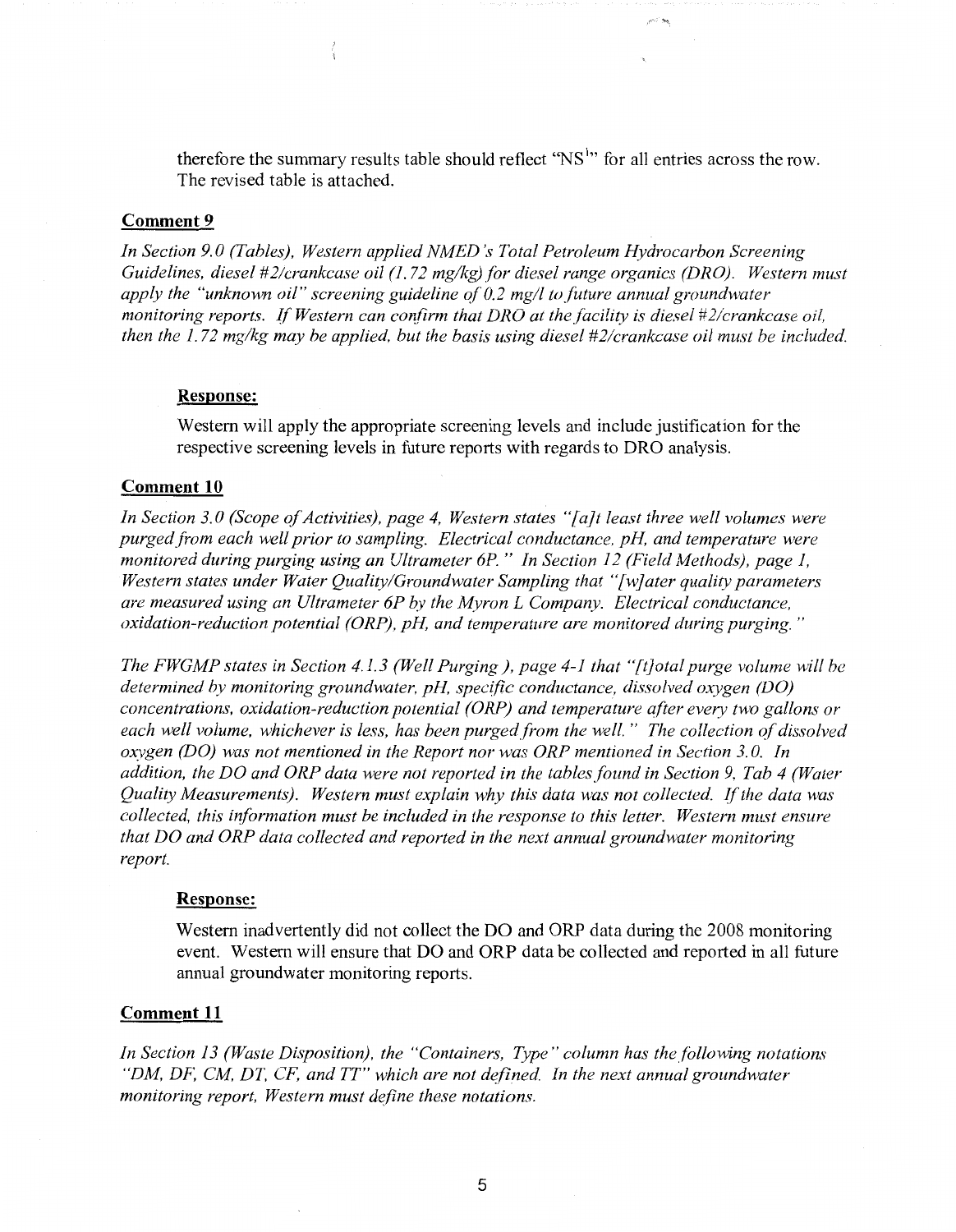#### **Response:**

Table I - Types of Containers notation references the type of containers listed on the back of uniform Hazardous Waste manifests. Western has added the respective notations to Section 13 (Waste Disposition) and will include the definition of each notation on all future groundwater monitoring reports.

If you have questions or would like to discuss the revised work plan, please contact me al (505) 632-4171.

Sincerely, James R. Schmaltz

Environmental Manager Western Refining Southwest, Inc. Bloomfield Refinery

cc: Hope Monzeglio - NMED HWB Carl Chavez - NMOCD (w/attachment) Dave Cobrain - NMED HWB Todd Doyle - Western Refining - Bloomfield Refinery Allen Hains - Western Refining El Paso Refinery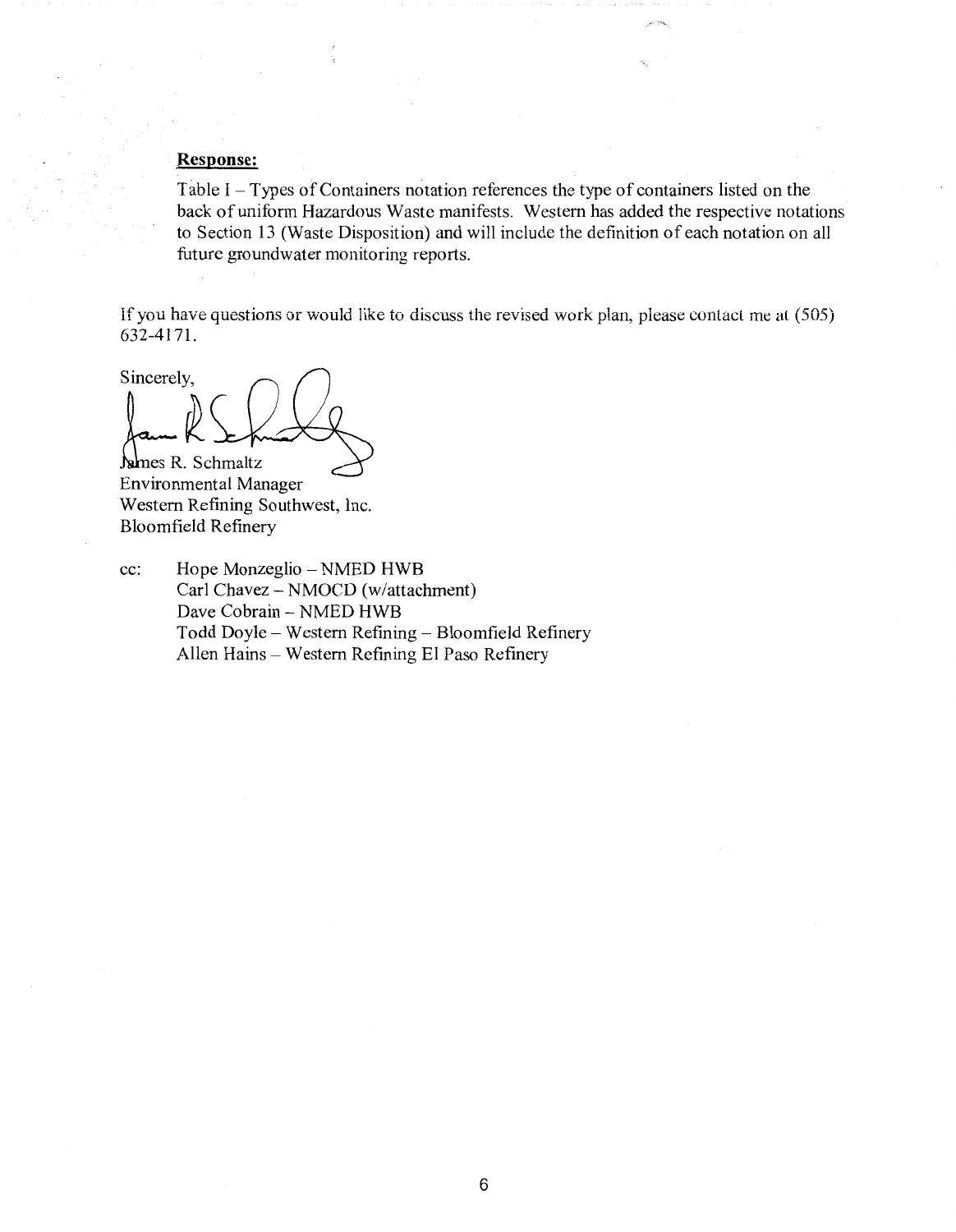## **Water Quality Field Measurements**

| Seep#  | <b>Date</b> | <b>TDS</b><br>(mg/L) | E.C.<br>(umhos/cm) | рH              | TEMP.<br>(Farenheit) |  |
|--------|-------------|----------------------|--------------------|-----------------|----------------------|--|
| Seep 1 | Aug-08      | 2980                 | 3851               | 7.03            | 81.9                 |  |
|        | Apr-08      | 2849                 | 3739               | 6.92            | 50.4                 |  |
| Seep 3 | Aug-08      | 4206                 | 5274               | 7.06            | 87.8                 |  |
|        | Apr-08      | NS <sup>1</sup>      | NS <sup>1</sup>    | NS <sup>1</sup> | NS <sup>1</sup>      |  |
| Seep 6 | Aug-08      | 7099                 | 8469               | 6.96            | 72.3                 |  |
|        | Apr-08      | 4827                 | 5945               | 6.80            | 47.1                 |  |
| Seep 7 | Aug-08      | NS <sup>1</sup>      | NS <sup>1</sup>    | NS <sup>1</sup> | NS <sup>1</sup>      |  |
|        | Apr-08      | 4018                 | 4870               | 6.60            | 60.5                 |  |
|        | Aug-08      | NS <sup>1</sup>      | NS <sup>1</sup>    | NS <sup>1</sup> | NS <sup>1</sup>      |  |
| Seep 9 | Apr-08      | 3561                 | 4563               | 6.85            | 59.3                 |  |

NS'= Well is Dry or Not Enough Water to Sample- No Sample

NS2 = Not Sampled due to approved Facility-Wide Monitoring Plan

NR'= No Sample Required - Well Contains Separate Phase Hydrocarbon

NR2 = No Sample Required per OCD and NMED pre-2007 Conditions

NWP = No Water Present

NPP = No Product Present

SECTION 9.0<br>TAB 4<br>PAGE 6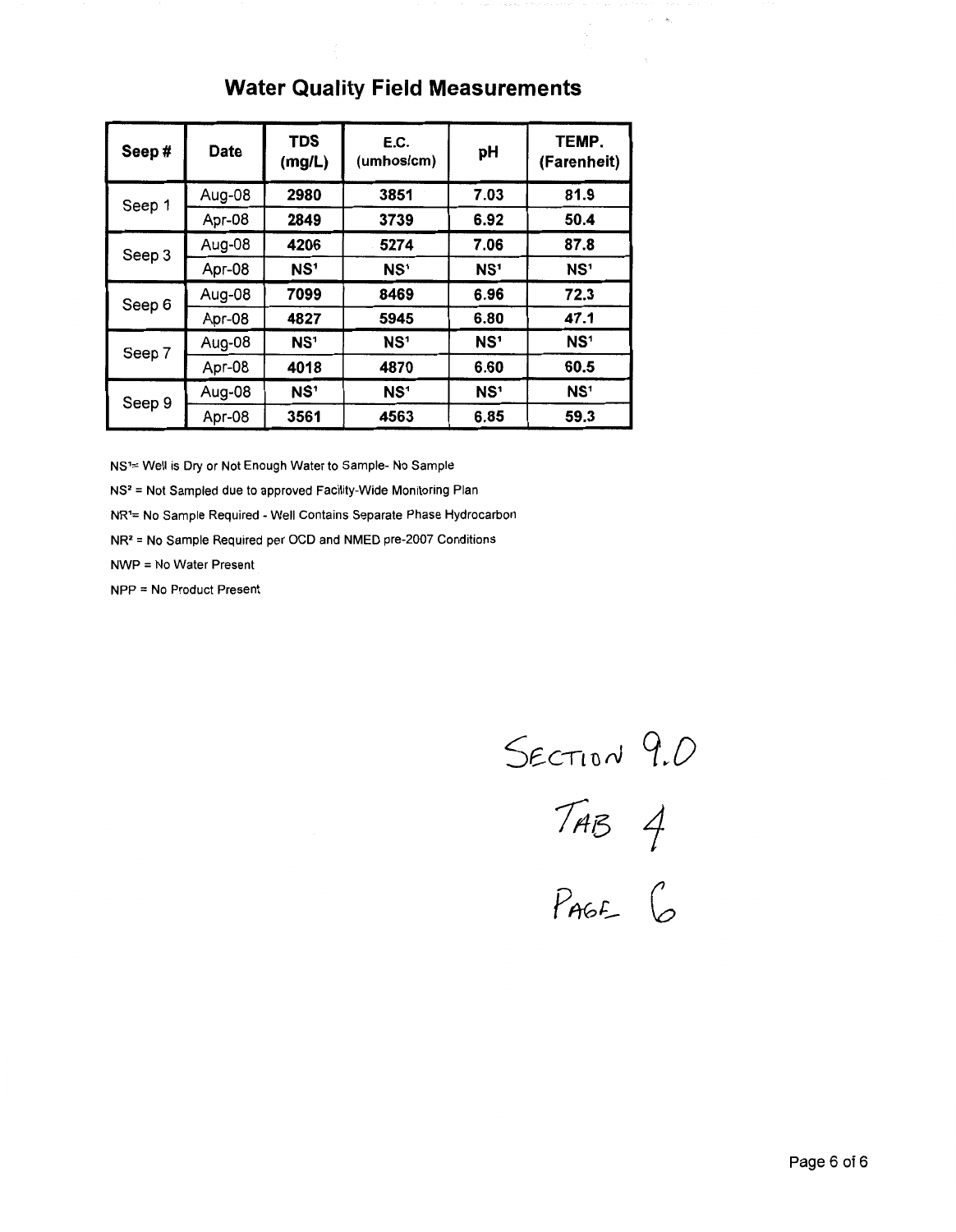Table 3 Facility-Wide Monitoring Program<br>Bloomfield Refinery - Western Refining Company

| Well ID                     | <b>Sampling</b><br>Frequency | (EPA Method 8260)<br><b>VOCs</b> | $\rm (EPA~Method~8260)$ $^1$<br>VOCs-Target List | (EPA Method 8270)<br><b>SVOCs</b> | TPH - Diesel Range Organics (DRO)<br>(EPA Method 8015B) | TPH - Gasoline Range Organics (GRO)<br>(EPA Method 8015B) | (EPA Method 6010/7470)<br><b>Dissolved Metals</b> | Total Recoverable Metals - Target List<br>(EPA Method 6010/7470) | (EPA Method 160.1 or Field Measurement)<br>Total Dissolved Solids (TDS) | (EPA Method 120.1 or Field Measurement)<br>Specific Conductance | (EPA Method 310.1)<br>Carbon Dioxide | (EPA Method 310.1)<br>Alkalinity | (EPA Method 300.0)<br>Anions |
|-----------------------------|------------------------------|----------------------------------|--------------------------------------------------|-----------------------------------|---------------------------------------------------------|-----------------------------------------------------------|---------------------------------------------------|------------------------------------------------------------------|-------------------------------------------------------------------------|-----------------------------------------------------------------|--------------------------------------|----------------------------------|------------------------------|
| <b>REFINERY COMPLEX</b>     |                              |                                  |                                                  |                                   |                                                         |                                                           |                                                   |                                                                  |                                                                         |                                                                 |                                      |                                  |                              |
| <b>Background Wells</b>     |                              |                                  |                                                  |                                   |                                                         |                                                           |                                                   |                                                                  |                                                                         |                                                                 |                                      |                                  |                              |
| $MW-3$                      | Semi-Annually                |                                  |                                                  |                                   |                                                         |                                                           | Not Sampled                                       |                                                                  |                                                                         |                                                                 |                                      |                                  |                              |
|                             | Annually                     | $\mathbf X$                      |                                                  | X                                 | $\mathbf X$                                             | $\boldsymbol{\mathrm{X}}$                                 | $\mathbf X$                                       | Х                                                                | X                                                                       | X                                                               | X                                    | Х                                | X                            |
| $MW-5$                      | Semi-Annually                |                                  |                                                  |                                   |                                                         |                                                           | Not Sampled                                       |                                                                  |                                                                         |                                                                 |                                      |                                  |                              |
|                             | Annually                     | Х                                |                                                  | X                                 | Х                                                       | Х                                                         | Х                                                 | X                                                                | Х                                                                       | X                                                               | Х                                    | Х                                | Х                            |
| $MW-6$                      | Semi-Annually                |                                  | X                                                |                                   | X                                                       | N.<br>$\mathbf X$                                         |                                                   |                                                                  |                                                                         |                                                                 |                                      |                                  |                              |
|                             | Annually                     | $\mathbf X$                      |                                                  | $\mathbf X$                       | $\mathbf X$                                             |                                                           | $\mathbf X$                                       | X                                                                | X                                                                       | X                                                               | $\mathbf X$                          | Х                                | Х                            |
| <b>Refinery Wells</b>       |                              |                                  |                                                  |                                   |                                                         |                                                           |                                                   |                                                                  |                                                                         |                                                                 |                                      |                                  |                              |
| $RW-1$                      | Semi-Annually                |                                  |                                                  | $\mathbf{X}$                      | $\mathbf X$                                             | $\mathbf X$                                               | Not Sampled<br>Х                                  | $\mathbf X$                                                      | $\overline{\mathbf{X}}$                                                 | $\overline{\mathbf{X}}$                                         | $\boldsymbol{\mathrm{X}}$            | $\mathbf X$                      | $\mathbf X$                  |
|                             | Annually                     | Х                                |                                                  |                                   |                                                         |                                                           | Not Sampled                                       |                                                                  |                                                                         |                                                                 |                                      |                                  |                              |
| $MW-4$                      | Semi-Annually                | X                                |                                                  | X                                 | Х                                                       | X                                                         | Х                                                 | х                                                                | $\mathbf X$                                                             | X                                                               | X                                    | $\boldsymbol{\mathsf{X}}$        | Х                            |
|                             | Annually<br>Semi-Annually    |                                  | X                                                |                                   | X                                                       | X                                                         |                                                   |                                                                  |                                                                         |                                                                 |                                      |                                  |                              |
| $MW-8$                      | Annually                     | $\overline{\mathbf{X}}$          |                                                  | $\mathbf X$                       | Х                                                       | $\mathbf X$                                               | $\mathbf X$                                       | $\mathbf X$                                                      | X                                                                       | X                                                               | $\mathbf X$                          | $\mathbf X$                      | Х                            |
|                             | Semi-Annually                |                                  |                                                  |                                   |                                                         |                                                           | Not Sampled                                       |                                                                  |                                                                         |                                                                 |                                      |                                  |                              |
| <b>RW-9</b>                 | Annually                     | Х                                |                                                  | X                                 | Х                                                       | $\boldsymbol{\mathrm{X}}$                                 | $\mathbf X$                                       | X                                                                | X                                                                       | $\mathbf X$                                                     | X                                    | Х                                | X                            |
|                             | Semi-Annually                |                                  |                                                  |                                   |                                                         |                                                           | Not Sampled                                       |                                                                  |                                                                         |                                                                 |                                      |                                  |                              |
| <b>RW-15</b>                | Annually                     | X                                |                                                  | $\mathbf X$                       | $\mathbf X$                                             | $\mathbf X$                                               | $\mathbf X$                                       | X                                                                | X                                                                       | $\mathbf X$                                                     | $\mathbf X$                          | Х                                | X                            |
|                             | Semi-Annually                |                                  |                                                  |                                   |                                                         |                                                           | Not Sampled                                       |                                                                  |                                                                         |                                                                 |                                      |                                  |                              |
| <b>RW-18</b>                | Annually                     | $\mathbf X$                      |                                                  | $\mathbf X$                       | Х                                                       | X                                                         | $\mathbf X$                                       | X                                                                | Х                                                                       | X                                                               | $\mathbf X$                          | X                                | X                            |
|                             | Semi-Annually                |                                  | N                                                |                                   | N                                                       | N                                                         |                                                   |                                                                  |                                                                         |                                                                 |                                      |                                  |                              |
| $MW-20$                     | Annually                     | Х                                |                                                  | X                                 | Х                                                       | $\mathbf X$                                               | $\mathbf X$                                       | $\boldsymbol{\mathsf{X}}$                                        | X                                                                       | Х                                                               | X                                    | Х                                | X                            |
|                             | Semi-Annually                |                                  |                                                  |                                   |                                                         |                                                           | Not Sampled                                       |                                                                  |                                                                         |                                                                 |                                      |                                  |                              |
| $MW-21$                     | Annually                     | Х                                |                                                  | X                                 | X                                                       | $\boldsymbol{\mathrm{X}}$                                 | X                                                 | Х                                                                | X                                                                       | $\mathbf X$                                                     | X                                    | X                                | $\mathbf X$                  |
|                             | Semi-Annually                |                                  |                                                  |                                   |                                                         |                                                           | Not Sampled                                       |                                                                  |                                                                         |                                                                 |                                      |                                  |                              |
| RW-23                       | Annually                     | Х                                |                                                  | Х                                 | Х                                                       | Х                                                         | Х                                                 | X                                                                | $\mathbf X$                                                             | Х                                                               | X                                    | Х                                | Х                            |
| <b>RW-28</b>                | Semi-Annually                |                                  |                                                  |                                   |                                                         |                                                           | Not Sampled                                       |                                                                  |                                                                         |                                                                 |                                      |                                  |                              |
|                             | Annually                     | X                                |                                                  | $\mathbf X$                       | Х                                                       | Х                                                         | X                                                 | Х                                                                | X                                                                       | X                                                               | X                                    | Х                                | Х                            |
| MW-29                       | Semi-Annually                |                                  |                                                  |                                   |                                                         |                                                           | Not Sampled                                       |                                                                  |                                                                         |                                                                 |                                      |                                  |                              |
|                             | Annually                     | X                                |                                                  | X                                 | Х                                                       | Х                                                         | X                                                 | Х                                                                | Х                                                                       | Х                                                               | X                                    | Х                                | X.                           |
| $MW-30$                     | Semi-Annually                |                                  | N                                                |                                   | N                                                       | X                                                         |                                                   |                                                                  |                                                                         |                                                                 |                                      |                                  |                              |
|                             | Annually                     | X                                |                                                  | X                                 | X                                                       | $\mathbf X$                                               | $\mathbf X$                                       | $\mathbf X$                                                      | Х                                                                       | X                                                               | X                                    | Х                                | $\mathbf X$                  |
| $MW-31$                     | Semi-Annually                |                                  |                                                  |                                   |                                                         |                                                           | Not Sampled                                       |                                                                  |                                                                         |                                                                 |                                      |                                  |                              |
|                             | Annually                     | $\mathbf X$                      |                                                  | $\mathbf X$                       | $\mathbf X$                                             | X                                                         | $\mathbf X$                                       | X                                                                | $\mathbf X$                                                             | $\mathbf X$                                                     | $\mathbf X$                          | Х                                | $X_{-}$                      |
| $MW-40$                     | Semi-Annually                |                                  |                                                  |                                   |                                                         |                                                           | Not Sampled                                       |                                                                  |                                                                         |                                                                 |                                      |                                  |                              |
|                             | Annually                     | Х                                |                                                  | X                                 | X                                                       | Х                                                         | Х                                                 | X                                                                | $\mathbf X$                                                             | X                                                               | $\mathbf X$                          | Х                                | X                            |
| RW-42                       | Semi-Annually                |                                  |                                                  |                                   |                                                         |                                                           | Not Sampled                                       |                                                                  |                                                                         |                                                                 |                                      |                                  |                              |
|                             | Annually                     | Х                                |                                                  | X                                 | X                                                       | Х                                                         | X                                                 | Х                                                                | Х                                                                       | X                                                               | Х                                    | Х                                | $X_{-}$                      |
| RW-43                       | Semi-Annually                |                                  |                                                  |                                   |                                                         |                                                           | Not Sampled                                       |                                                                  |                                                                         |                                                                 |                                      |                                  |                              |
|                             | Annually                     | X                                |                                                  | $\mathbf X$                       | Х                                                       | $\overline{\mathbf{X}}$                                   | $\mathbf{X}$                                      | $\mathbf X$                                                      | $\boldsymbol{\mathsf{X}}$                                               | $\mathbf X$                                                     | $\mathbf X$                          | $\mathbf X$                      | $\mathbf{X}$                 |
| $MW-44$                     | Semi-Annually                |                                  |                                                  |                                   |                                                         |                                                           | Not Sampled                                       |                                                                  |                                                                         |                                                                 |                                      |                                  |                              |
|                             | <b>Annually</b>              | X                                |                                                  | X                                 | $\mathbf X$                                             | $\mathbf X$                                               | $\mathbf X$                                       | Х                                                                | X                                                                       | $\mathbf X$                                                     | X                                    | Х                                | X.                           |
| <b>Cross-Gradient Wells</b> |                              |                                  |                                                  |                                   |                                                         |                                                           |                                                   |                                                                  |                                                                         |                                                                 |                                      |                                  |                              |
| $MW-1$                      | Semi-Annually                |                                  | N                                                |                                   | N                                                       | N                                                         |                                                   |                                                                  |                                                                         |                                                                 |                                      |                                  |                              |
|                             | Annually                     | X                                |                                                  | X                                 | Х                                                       | $\mathbf X$                                               | X                                                 | X                                                                | X                                                                       | $\mathbf X$                                                     | X                                    | X                                | X.                           |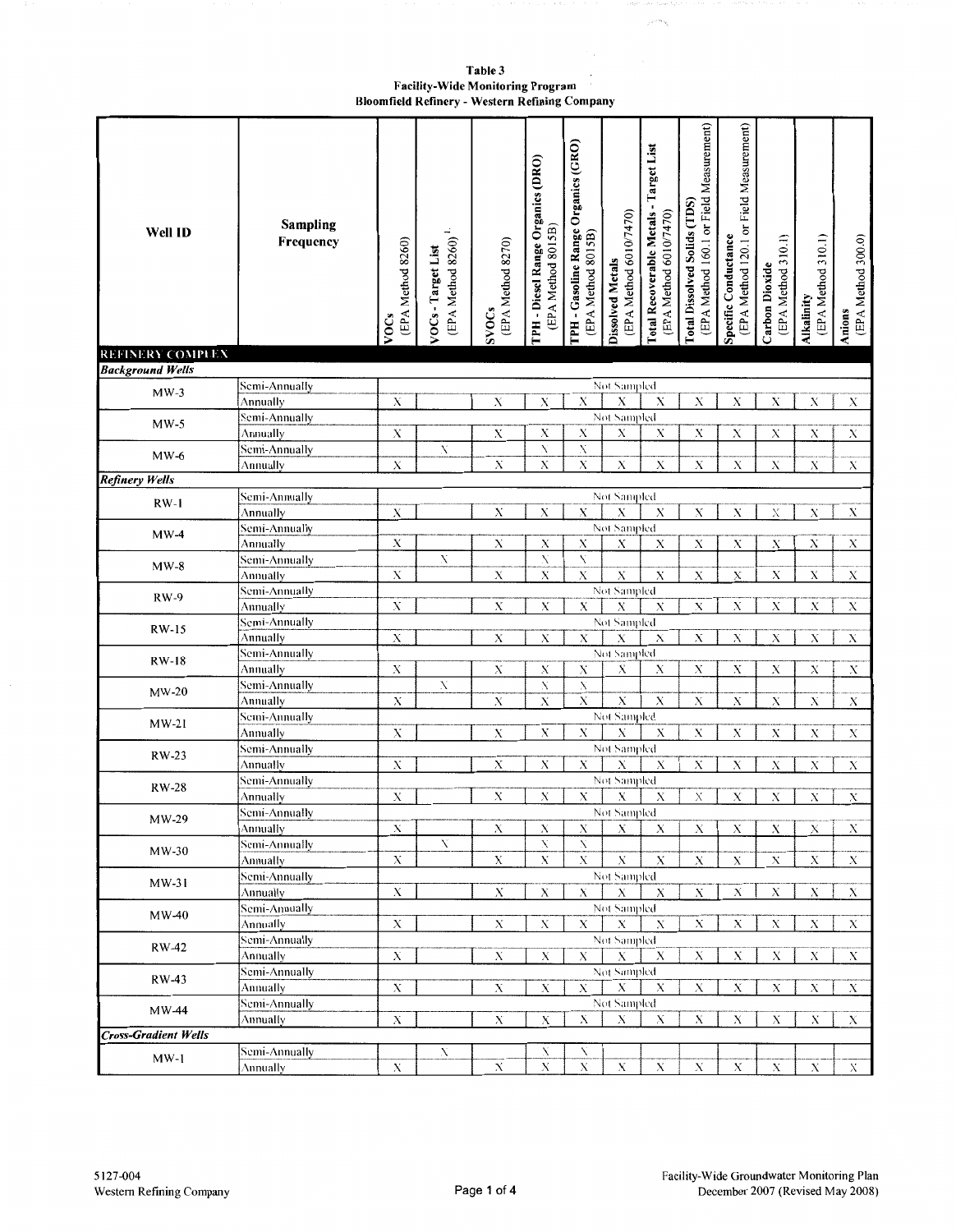Table 3 **Facility-Wide Monitoring Program** Bloomfield Refinery - Western Refining Company  $\mathcal{P}^{\alpha_1 \cdots \alpha_k}$ 

| Well ID                   | Sampling<br>Frequency     | (EPA Method 8260)<br><b>VOCs</b>                             | $\div$<br>(EPA Method 8260)<br>VOCs-Target List | (EPA Method 8270)<br><b>SVOCs</b>                            | TPH - Diesel Range Organics (DRO)<br>(EPA Method 8015B) | TPH - Gasoline Range Organics (GRO)<br>(EPA Method 8015B) | (EPA Method 6010/7470)<br><b>Dissolved Metals</b> | Total Recoverable Metals - Target List<br>(EPA Method 6010/7470) | (EPA Method 160.1 or Field Measurement)<br>Total Dissolved Solids (TDS) | (EPA Method 120.1 or Field Measurement)<br>Specific Conductance | (EPA Method 310.1)<br><b>Carbon Dioxide</b> | (EPA Method 310.1)<br><b>Alkalinity</b> | (EPA Method 300.0)<br>Anions |
|---------------------------|---------------------------|--------------------------------------------------------------|-------------------------------------------------|--------------------------------------------------------------|---------------------------------------------------------|-----------------------------------------------------------|---------------------------------------------------|------------------------------------------------------------------|-------------------------------------------------------------------------|-----------------------------------------------------------------|---------------------------------------------|-----------------------------------------|------------------------------|
| $MW-13$                   | Semi-Annually             |                                                              | X                                               |                                                              | N                                                       | N                                                         |                                                   | $\mathbf X$                                                      |                                                                         |                                                                 |                                             |                                         |                              |
|                           | Annually                  | $\mathbf X$                                                  |                                                 | X                                                            | Х                                                       | X                                                         | Х<br>Not Sampled                                  |                                                                  | $\mathbf X$                                                             | X                                                               | Х                                           | Х                                       | $\mathbf X$                  |
| $MW-26$                   | Semi-Annually             | $\mathbf X$                                                  |                                                 | X                                                            | $\mathbf X$                                             | $\mathbf X$                                               | Х                                                 | Х                                                                | $\mathbf X$                                                             | $\mathbf X$                                                     | Х                                           | X                                       | $\mathbf X$                  |
|                           | Annually<br>Semi-Annually |                                                              |                                                 |                                                              |                                                         |                                                           | Not Sampled                                       |                                                                  |                                                                         |                                                                 |                                             |                                         |                              |
| $MW-27$                   | Annually                  | $\mathbf X$                                                  |                                                 | $\mathbf X$                                                  | $\mathbf X$                                             | $\mathbf X$                                               | X                                                 | $\mathbf X$                                                      | X                                                                       | $\mathbf X$                                                     | X                                           | X                                       | $\mathbf X$                  |
|                           | Semi-Annually             |                                                              |                                                 |                                                              |                                                         |                                                           | Not Sampled                                       |                                                                  |                                                                         |                                                                 |                                             |                                         |                              |
| $MW-32$                   | Annually                  | X                                                            |                                                 | $\mathbf X$                                                  | X                                                       | Х                                                         | X                                                 | X                                                                | Х                                                                       | Х                                                               | Х                                           | Х                                       | Х                            |
|                           | Semi-Annually             |                                                              | X                                               |                                                              | N                                                       | N                                                         |                                                   |                                                                  |                                                                         |                                                                 |                                             |                                         |                              |
| $MW-33$                   | Annually                  | $\mathbf X$                                                  |                                                 | $\mathbf X$                                                  | $\mathbf X$                                             | $\mathbf X$                                               | $\mathbf X$                                       | $\overline{\mathbf{X}}$                                          | $\overline{\mathbf{X}}$                                                 | $\mathbf X$                                                     | X                                           | Х                                       | $\mathbf X$                  |
| Downgradient Wells        |                           |                                                              |                                                 |                                                              |                                                         |                                                           |                                                   |                                                                  |                                                                         |                                                                 |                                             |                                         |                              |
| $MW-11$                   | Semi-Annually             |                                                              |                                                 |                                                              |                                                         |                                                           | Not Sampled                                       |                                                                  |                                                                         |                                                                 |                                             |                                         |                              |
|                           | Annually                  | Х                                                            |                                                 | $_{\rm X}$                                                   | Х                                                       | Х                                                         | Х                                                 | Х                                                                | $\mathbf X$                                                             | $\mathbf X$                                                     | X                                           | Х                                       | Х                            |
| $MW-12$                   | Semi-Annually             |                                                              | X                                               |                                                              | $\mathbf X$                                             | X                                                         |                                                   |                                                                  |                                                                         |                                                                 |                                             |                                         |                              |
|                           | Annually                  | $\mathbf X$                                                  |                                                 | $\boldsymbol{\mathsf{X}}$                                    | $\mathbf X$                                             | $\mathbf X$                                               | $\mathbf X$                                       | $\mathbf X$                                                      | $\mathbf X$                                                             | $\mathbf X$                                                     | Х                                           | Х                                       | $\mathbf X$                  |
| MW-34                     | Semi-Annually             |                                                              |                                                 |                                                              |                                                         |                                                           | Not Sampled                                       |                                                                  |                                                                         |                                                                 |                                             |                                         |                              |
|                           | Annually                  | $\mathbf X$                                                  |                                                 | X                                                            | X                                                       | $\mathbf X$                                               | Х                                                 | Х                                                                | $\mathbf X$                                                             | $\mathbf X$                                                     | Х                                           | Х                                       | $\mathbf X$                  |
| $MW-35$                   | Semi-Annually             |                                                              | N                                               |                                                              | X                                                       | Х                                                         |                                                   |                                                                  |                                                                         |                                                                 |                                             |                                         |                              |
|                           | Annually                  | $\mathbf X$                                                  |                                                 | $\mathbf X$                                                  | $\mathbf X$                                             | $\boldsymbol{X}$                                          | $\mathbf X$                                       | X                                                                | $\mathbf x$                                                             | Х                                                               | Х                                           | Х                                       | Х                            |
| $MW-37$                   | Semi-Annually             |                                                              | N                                               |                                                              | N                                                       | $\overline{\mathcal{N}}$                                  |                                                   |                                                                  |                                                                         |                                                                 |                                             |                                         |                              |
|                           | Annually                  | $\mathbf X$                                                  |                                                 | $_{\rm X}$                                                   | $\mathbf X$                                             | X                                                         | $\mathbf X$                                       | Х                                                                | X                                                                       | Х                                                               | Х                                           | Х                                       | Х                            |
| MW-38                     | Semi-Annually             |                                                              | N                                               |                                                              | $\overline{X}$                                          | $\boldsymbol{X}$                                          |                                                   |                                                                  |                                                                         |                                                                 |                                             |                                         |                              |
|                           | Annually                  | $\mathbf X$                                                  |                                                 | $\mathbf X$                                                  | $\overline{\mathbf{X}}$                                 | $\overline{X}$                                            | $\overline{\mathbf{X}}$                           | $\overline{\mathbf{X}}$                                          | $\mathbf X$                                                             | $\mathbf X$                                                     | $\mathbf X$                                 | $\mathbf X$                             | $\mathbf X$                  |
| NORTH BARRIER WALL        |                           |                                                              |                                                 |                                                              |                                                         |                                                           |                                                   |                                                                  |                                                                         |                                                                 |                                             |                                         |                              |
| <b>Collection Wells</b>   |                           |                                                              |                                                 |                                                              |                                                         |                                                           |                                                   |                                                                  |                                                                         |                                                                 |                                             |                                         |                              |
| $CW 0+60$<br>CW 25+95     | Semi-Annually             |                                                              | Х<br>Ń                                          |                                                              | N<br>X                                                  |                                                           |                                                   |                                                                  |                                                                         |                                                                 |                                             |                                         |                              |
| <b>Observation Wells</b>  | Semi-Annually             |                                                              |                                                 |                                                              |                                                         |                                                           |                                                   |                                                                  |                                                                         |                                                                 |                                             |                                         |                              |
| OW 0+60                   | Semi-Annually             |                                                              | N                                               |                                                              | N                                                       |                                                           |                                                   |                                                                  |                                                                         |                                                                 |                                             |                                         |                              |
| OW $1+50$                 | Semi-Annually             |                                                              | $\overline{\mathbf{X}}$                         |                                                              | N                                                       | $\overline{\mathcal{N}}$                                  |                                                   |                                                                  |                                                                         |                                                                 |                                             |                                         |                              |
| OW 3+85                   | Semi-Annually             |                                                              | N                                               |                                                              | N                                                       | N                                                         |                                                   |                                                                  |                                                                         |                                                                 |                                             |                                         |                              |
| OW 5+50                   | Semi-Annually             |                                                              | Х                                               |                                                              | X                                                       | Х                                                         |                                                   |                                                                  |                                                                         |                                                                 |                                             |                                         |                              |
| OW 6+70                   | Semi-Annually             |                                                              | N                                               |                                                              | Х                                                       | X                                                         |                                                   |                                                                  |                                                                         |                                                                 |                                             |                                         |                              |
| OW 8+10                   | Semi-Annually             |                                                              | Ń                                               |                                                              | X                                                       | N                                                         |                                                   |                                                                  |                                                                         |                                                                 |                                             |                                         |                              |
| OW $11+15$                | Semi-Annually             |                                                              | Х                                               |                                                              | X                                                       | N                                                         |                                                   |                                                                  |                                                                         |                                                                 |                                             |                                         |                              |
| OW 14+10                  | Semi-Annually             |                                                              | N                                               |                                                              | Х                                                       | N                                                         |                                                   |                                                                  |                                                                         |                                                                 |                                             |                                         |                              |
| OW 16+60                  | Semi-Annually             |                                                              | Х                                               |                                                              | Х                                                       | N                                                         |                                                   |                                                                  |                                                                         |                                                                 |                                             |                                         |                              |
| $\overline{OW19+50}$      | Semi-Annually             |                                                              | N                                               |                                                              | N                                                       | N                                                         |                                                   |                                                                  |                                                                         |                                                                 |                                             |                                         |                              |
| OW 22+00                  | Semi-Annually             |                                                              | N                                               |                                                              | N                                                       | Ν                                                         |                                                   |                                                                  |                                                                         |                                                                 |                                             |                                         |                              |
| OW 23+10                  | Semi-Annually             |                                                              | N                                               |                                                              | X                                                       | X                                                         |                                                   |                                                                  |                                                                         |                                                                 |                                             |                                         |                              |
| OW 23+90                  | Semi-Annually             |                                                              | N                                               |                                                              | X                                                       | X                                                         |                                                   |                                                                  |                                                                         |                                                                 |                                             |                                         |                              |
| OW 25+70                  | Semi-Annually             |                                                              | N                                               |                                                              | X                                                       | X                                                         |                                                   |                                                                  |                                                                         |                                                                 |                                             |                                         |                              |
| Sump Wells <sup>(2)</sup> |                           |                                                              |                                                 |                                                              |                                                         |                                                           |                                                   |                                                                  |                                                                         |                                                                 |                                             |                                         |                              |
| $SW-1$                    | Major Precipitation Event |                                                              |                                                 | (No Sampling; Collection of Groundwater and SPH Levels Only) |                                                         |                                                           |                                                   |                                                                  |                                                                         |                                                                 |                                             |                                         |                              |
| $SW-2$                    | Major Precipitation Event |                                                              |                                                 | (No Sampling; Collection of Groundwater and SPH Levels Only) |                                                         |                                                           |                                                   |                                                                  |                                                                         |                                                                 |                                             |                                         |                              |
| $SW-3$                    | Major Precipitation Event |                                                              |                                                 | (No Sampling; Collection of Groundwater and SPH Levels Only) |                                                         |                                                           |                                                   |                                                                  |                                                                         |                                                                 |                                             |                                         |                              |
| $SW-4$                    | Major Precipitation Event | (No Sampling; Collection of Groundwater and SPH Levels Only) |                                                 |                                                              |                                                         |                                                           |                                                   |                                                                  |                                                                         |                                                                 |                                             |                                         |                              |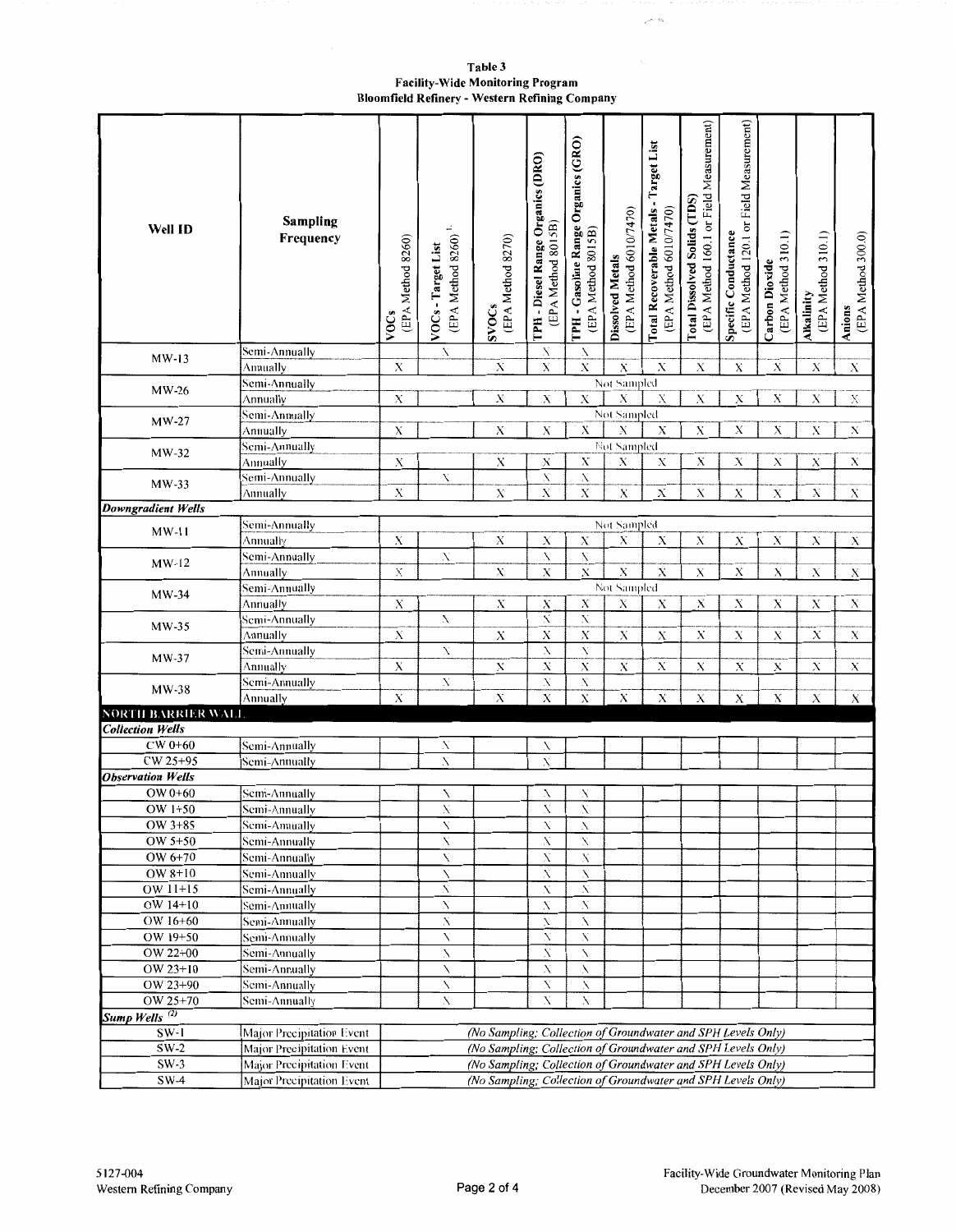**Table3 Facility-Wide Monitoring Program Bloomfield Refinery** - **Western Refining Company** 

| Well ID                       | <b>Sampling</b><br>Frequency                           | (EPA Method 8260)<br>VOCs | ÷,<br>(EPA Method 8260)<br>VOCs - Target List | (EPA Method 8270)<br><b>SVOCs</b>                                                                                            | <b>TPH - Diesel Range Organics (DRO)</b><br>(EPA Method 8015B) | TPH - Gasoline Range Organics (GRO)<br>(EPA Method 8015B) | (EPA Method 6010/7470)<br><b>Dissolved Metals</b> | Total Recoverable Metals - Target List<br>(EPA Method 6010/7470) | (EPA Method 160.1 or Field Measurement)<br>Total Dissolved Solids (TDS) | (EPA Method 120.1 or Field Measurement)<br>Specific Conductance | (EPA Method 310.1)<br><b>Carbon Dioxide</b> | (EPA Method 310.1)<br>Alkalinity | (EPA Method 300.0)<br>Anions |
|-------------------------------|--------------------------------------------------------|---------------------------|-----------------------------------------------|------------------------------------------------------------------------------------------------------------------------------|----------------------------------------------------------------|-----------------------------------------------------------|---------------------------------------------------|------------------------------------------------------------------|-------------------------------------------------------------------------|-----------------------------------------------------------------|---------------------------------------------|----------------------------------|------------------------------|
| $SW-5$                        | Major Precipitation Event                              |                           |                                               | (No Sampling; Collection of Groundwater and SPH Levels Only)                                                                 |                                                                |                                                           |                                                   |                                                                  |                                                                         |                                                                 |                                             |                                  |                              |
| $SW-6$<br>$SW-7$              | Major Precipitation Event<br>Major Precipitation Event |                           |                                               | (No Sampling; Collection of Groundwater and SPH Levels Only)<br>(No Sampling; Collection of Groundwater and SPH Levels Only) |                                                                |                                                           |                                                   |                                                                  |                                                                         |                                                                 |                                             |                                  |                              |
| <b>SAN JUAN RIVER BLUFF</b>   |                                                        |                           |                                               |                                                                                                                              |                                                                |                                                           |                                                   |                                                                  |                                                                         |                                                                 |                                             |                                  |                              |
| <b>Outfalls</b>               |                                                        |                           |                                               |                                                                                                                              |                                                                |                                                           |                                                   |                                                                  |                                                                         |                                                                 |                                             |                                  |                              |
| Tank #33 (Outfall #1)         | Quarterly                                              |                           | Х                                             |                                                                                                                              |                                                                |                                                           |                                                   |                                                                  |                                                                         |                                                                 |                                             |                                  |                              |
| Out Fall #2                   | Semi-Annually                                          |                           | Ń                                             |                                                                                                                              |                                                                |                                                           | Х                                                 | N                                                                | X                                                                       | N                                                               | X                                           | X                                | X                            |
| Out Fall #3                   | Semi-Annually                                          |                           | X                                             |                                                                                                                              |                                                                |                                                           | N                                                 | Ń                                                                | N                                                                       | Ń                                                               | Ń                                           | X                                | Ń                            |
| <b>Seeps</b>                  |                                                        |                           |                                               |                                                                                                                              |                                                                |                                                           |                                                   |                                                                  |                                                                         |                                                                 | N                                           | N                                | ${\bf X}$                    |
| Seep 1<br>Seep $2^3$          | Semi-Annually                                          |                           | N                                             | N                                                                                                                            |                                                                |                                                           |                                                   |                                                                  | N                                                                       | Х                                                               |                                             |                                  |                              |
|                               | Semi-Annually                                          |                           | X                                             | N                                                                                                                            |                                                                |                                                           |                                                   |                                                                  | N                                                                       | $\mathbf X$                                                     | ${\bf N}$                                   | N                                | X                            |
| Seep $3^3$                    | Semi-Annually                                          |                           | N                                             | N                                                                                                                            |                                                                |                                                           |                                                   |                                                                  | N                                                                       | N                                                               | ${\bf N}$                                   | А                                | X.                           |
| Seep $4^{\frac{3}{3}}$        | Semi-Annually                                          |                           | N                                             | ${\bf N}$                                                                                                                    |                                                                |                                                           |                                                   |                                                                  | N                                                                       | X,                                                              | $\mathbf X$                                 | N                                | $\bar{N}$                    |
| Seep $53$                     | Semi-Annually                                          |                           | X<br>N                                        | $\mathbf{N}$<br>N                                                                                                            |                                                                |                                                           |                                                   |                                                                  | X<br>X                                                                  | Х<br>X                                                          | $\mathbf X$<br>X                            | N<br>X                           | $\mathbf X$<br>Ñ             |
| Seep 6<br>Seep 7              | Semi-Annually<br>Semi-Annually                         |                           | N.                                            | N                                                                                                                            |                                                                |                                                           |                                                   |                                                                  | Х                                                                       | N                                                               | X                                           | X                                | Х                            |
| Seep 8                        | Semi-Annually                                          |                           | X                                             | N                                                                                                                            |                                                                |                                                           |                                                   |                                                                  | N                                                                       | Х                                                               | N                                           | N                                | X                            |
| Seep 9                        | Semi-Annually                                          |                           | X                                             | $\boldsymbol{\mathcal{N}}$                                                                                                   |                                                                |                                                           |                                                   |                                                                  | N                                                                       | X                                                               | X                                           | Ñ                                | N                            |
| <b>SAN JUAN RIVER TERRACE</b> |                                                        |                           |                                               |                                                                                                                              |                                                                |                                                           |                                                   |                                                                  |                                                                         |                                                                 |                                             |                                  |                              |
| <b>Monitoring Wells</b>       |                                                        |                           |                                               |                                                                                                                              |                                                                |                                                           |                                                   |                                                                  |                                                                         |                                                                 |                                             |                                  |                              |
| MW-49                         | Quarterly                                              |                           | Х                                             |                                                                                                                              | Х                                                              | Х                                                         |                                                   | Х                                                                |                                                                         |                                                                 |                                             |                                  |                              |
|                               | Annually                                               |                           |                                               |                                                                                                                              | Х                                                              |                                                           |                                                   | X<br>$\overline{\mathbf{x}}$                                     |                                                                         |                                                                 |                                             |                                  |                              |
| DW-1                          | Quarterly<br>Annually                                  |                           | Х                                             |                                                                                                                              |                                                                | $\mathbf X$                                               |                                                   | $\overline{\mathbf{X}}$                                          |                                                                         |                                                                 |                                             |                                  |                              |
| Piezometers                   |                                                        |                           |                                               |                                                                                                                              |                                                                |                                                           |                                                   |                                                                  |                                                                         |                                                                 |                                             |                                  |                              |
|                               | Quarterly                                              |                           | Х                                             |                                                                                                                              | X                                                              | Х                                                         |                                                   | Х                                                                |                                                                         |                                                                 |                                             |                                  |                              |
| $TP-1$                        | Annually                                               |                           |                                               |                                                                                                                              |                                                                |                                                           |                                                   | $\mathbf X$                                                      |                                                                         |                                                                 |                                             |                                  |                              |
| $TP-2$                        | Quarterly                                              |                           | X                                             |                                                                                                                              | Х                                                              | $\mathbf X$                                               |                                                   | Х                                                                |                                                                         |                                                                 |                                             |                                  |                              |
|                               | Annually                                               |                           |                                               |                                                                                                                              |                                                                |                                                           |                                                   | X                                                                |                                                                         |                                                                 |                                             |                                  |                              |
| $TP-3$                        | Quarterly                                              |                           | X                                             |                                                                                                                              | X                                                              | Х                                                         |                                                   | Х                                                                |                                                                         |                                                                 |                                             |                                  |                              |
|                               | Annually                                               |                           |                                               |                                                                                                                              | X                                                              | Х                                                         |                                                   | $\mathbf X$<br>$\mathbf{X}$                                      |                                                                         |                                                                 |                                             |                                  |                              |
| $TP-5$                        | Quarterly<br>Annually                                  |                           | X                                             |                                                                                                                              |                                                                |                                                           |                                                   | $\mathbf X$                                                      |                                                                         |                                                                 |                                             |                                  |                              |
|                               | Quarterly                                              |                           | $\mathbf X$                                   |                                                                                                                              | Х                                                              | $\mathbf{X}$                                              |                                                   | $\mathbf X$                                                      |                                                                         |                                                                 |                                             |                                  |                              |
| $TP-6$                        | Annually                                               |                           |                                               |                                                                                                                              |                                                                |                                                           |                                                   | $\mathbf X$                                                      |                                                                         |                                                                 |                                             |                                  |                              |
| $TP-7$                        | Quarterly                                              |                           | X                                             |                                                                                                                              | Х                                                              | X                                                         |                                                   | $\bar{\textbf{X}}$                                               |                                                                         |                                                                 |                                             |                                  |                              |
|                               | Annually                                               |                           |                                               |                                                                                                                              |                                                                |                                                           |                                                   | $\mathbf X$                                                      |                                                                         |                                                                 |                                             |                                  |                              |
| <b>TP-8</b>                   | Ouarterly                                              |                           | $\mathbf X$                                   |                                                                                                                              | Х                                                              | $\mathbf X$                                               |                                                   | $\mathbf X$                                                      |                                                                         |                                                                 |                                             |                                  |                              |
|                               | Annually                                               |                           |                                               |                                                                                                                              |                                                                |                                                           |                                                   | $\mathbf X$                                                      |                                                                         |                                                                 |                                             |                                  |                              |
| <b>TP-9</b>                   | Quarterly                                              |                           | $\mathbf{X}$                                  |                                                                                                                              | X                                                              | X                                                         |                                                   | $\overline{x}$<br>$\overline{\mathbf{X}}$                        |                                                                         |                                                                 |                                             |                                  |                              |
|                               | Annually<br>Quarterly                                  |                           | $\mathbf X$                                   |                                                                                                                              | Х                                                              | Х                                                         |                                                   | $\mathbf X$                                                      |                                                                         |                                                                 |                                             |                                  |                              |
| TP-10                         | Annually                                               |                           |                                               |                                                                                                                              |                                                                |                                                           |                                                   | $\mathbf X$                                                      |                                                                         |                                                                 |                                             |                                  |                              |
|                               | Quarterly                                              |                           | $\mathbf X$                                   |                                                                                                                              | Х                                                              | X                                                         |                                                   | $\mathbf X$                                                      |                                                                         |                                                                 |                                             |                                  |                              |
| TP-11                         | Annually                                               |                           |                                               |                                                                                                                              |                                                                |                                                           |                                                   | $\mathbf X$                                                      |                                                                         |                                                                 |                                             |                                  |                              |
|                               | Ouarterly                                              |                           | X                                             |                                                                                                                              | Х                                                              | Х                                                         |                                                   | $\mathbf X$                                                      |                                                                         |                                                                 |                                             |                                  |                              |
| TP-12                         | Annually                                               |                           |                                               |                                                                                                                              |                                                                |                                                           |                                                   | $\mathbf X$                                                      |                                                                         |                                                                 |                                             |                                  |                              |
| $TP-13$                       | Quarterly                                              |                           | $\mathbf{X}$                                  |                                                                                                                              | Х                                                              | $_{\rm X}$                                                |                                                   | $\mathbf X$                                                      |                                                                         |                                                                 |                                             |                                  |                              |
|                               | Annually                                               |                           |                                               |                                                                                                                              |                                                                |                                                           |                                                   | $\mathbf X$                                                      |                                                                         |                                                                 |                                             |                                  |                              |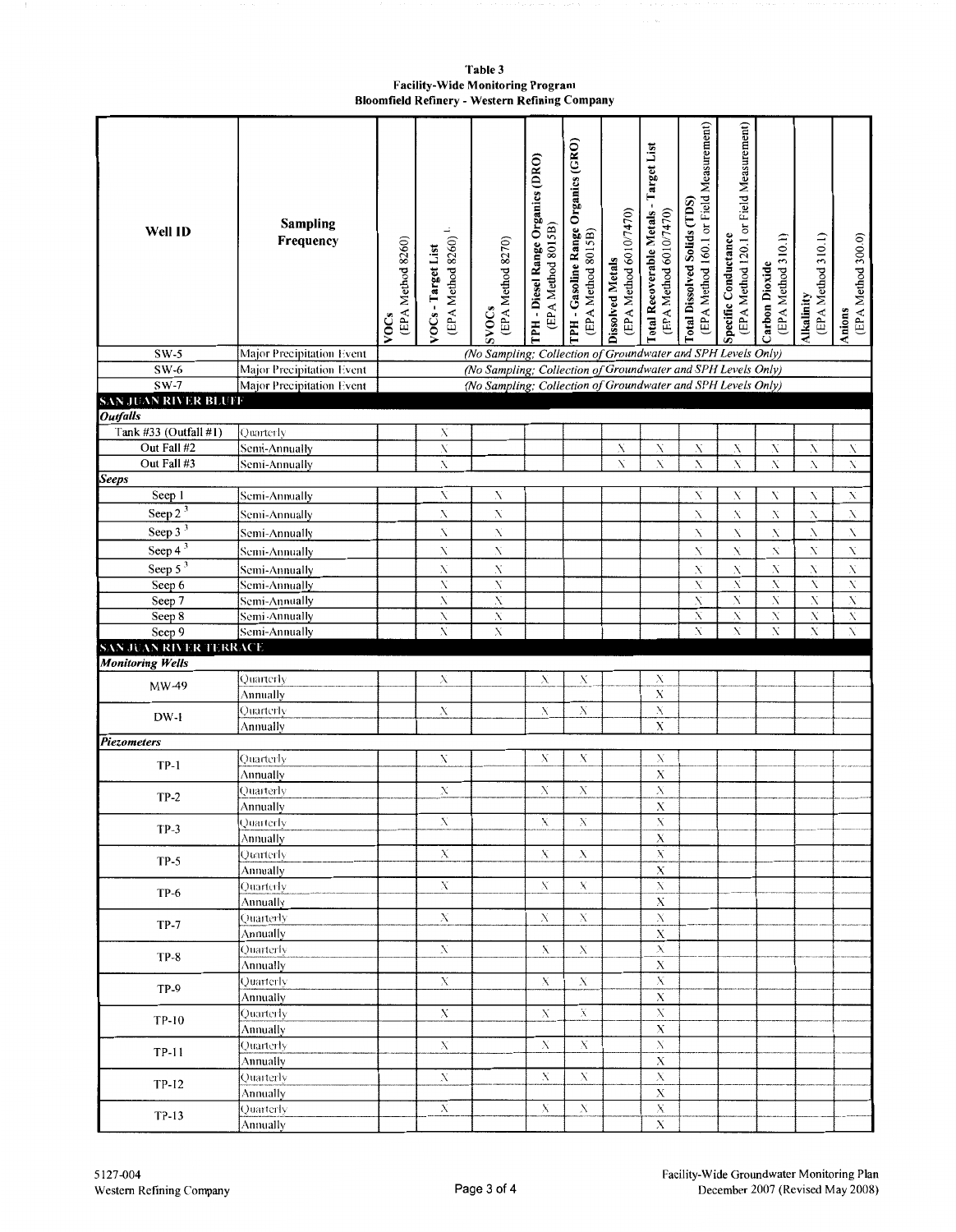| Table 3                                        |
|------------------------------------------------|
| <b>Facility-Wide Monitoring Program</b>        |
| Bloomfield Refinery - Western Refining Company |

 $\mathbf{t}_i$ 

| Well ID        | <b>Sampling</b><br>Frequency |  | 8260)<br>List<br>Target 1<br>Method<br>$\blacksquare$<br>(EPA<br>VOCs | Method 8270)<br><b>SVOCs</b><br>(EPA | Organics (DRO)<br>5B)<br>Diesel Range<br>801<br>Method<br>4<br>臼<br>巴<br>٠<br><b>Hd.</b> | Organics (GRO)<br><b>Gasoline Range</b><br>5B)<br>801<br>Method<br>(EPA<br><b>Hd.I</b> | (EPA Method 6010/7470)<br><b>Dissolved Metals</b> | arget List<br>(EPA Method 6010/7470)<br>Total Recoverable Metals | Measurement)<br>or Field<br>Solids (TDS)<br>160.1<br><b>Total Dissolved</b><br>(EPA Method | or Field Measurement)<br>Conductance<br>120.1<br>(EPA Method<br>Specific | 10.1<br>$\tilde{\phantom{0}}$<br>Carbon Dioxide<br>Method<br>(EPA | 310.1)<br>Method<br><b>Alkalinity</b><br>(EPA | (EPA Method 300.0)<br>Anions |
|----------------|------------------------------|--|-----------------------------------------------------------------------|--------------------------------------|------------------------------------------------------------------------------------------|----------------------------------------------------------------------------------------|---------------------------------------------------|------------------------------------------------------------------|--------------------------------------------------------------------------------------------|--------------------------------------------------------------------------|-------------------------------------------------------------------|-----------------------------------------------|------------------------------|
| San Juan River |                              |  |                                                                       |                                      |                                                                                          |                                                                                        |                                                   |                                                                  |                                                                                            |                                                                          |                                                                   |                                               |                              |
| Upstream       | Semi-Annually                |  | N                                                                     |                                      | N                                                                                        | X                                                                                      | N                                                 | Х                                                                | N                                                                                          | X                                                                        |                                                                   | Х                                             | X                            |
| North of MW#46 | Semi-Anmally                 |  | N                                                                     |                                      | Х                                                                                        | X                                                                                      | X                                                 | X                                                                | X                                                                                          | X                                                                        |                                                                   | Х                                             | X                            |
| North of MW#45 | Semi-Annually                |  | N                                                                     |                                      | N                                                                                        | Х                                                                                      | X                                                 | X                                                                | N                                                                                          | X                                                                        |                                                                   | N                                             | N.                           |
| Downstream     | Semi-Annually                |  | N                                                                     |                                      | Х                                                                                        | Х                                                                                      | N                                                 | X                                                                | Х                                                                                          | X                                                                        |                                                                   | N                                             | N.                           |

**Notes:** 

I. VOC target list analytes for River Terrace sample are analyized by EPA Method 8021 B, as stated in Table I of NMED's letter dated April 18, 2007.

2. Groundwater and SPH levels are monitored in each sump well following each major precipitation event (NMED, 2008).

3. A sample will be collected at this location during a semi-annual sampling event if an active groundwater discharge is present (NME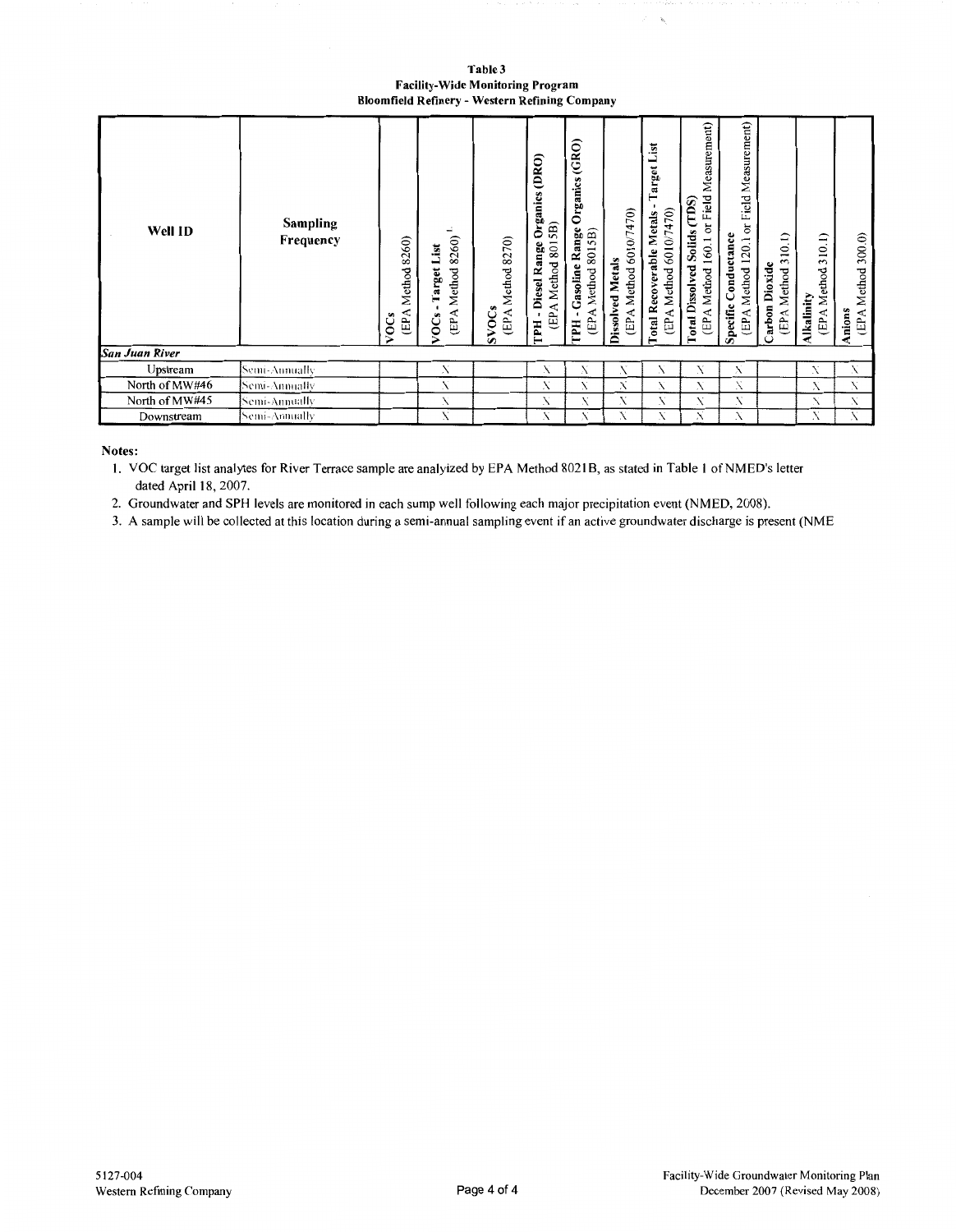# Sump Well Fluids Monitoring June 2008

 $\mathcal{N}_{\mathcal{N}}$  $\widetilde{C}$  $\frac{1}{2}$ 

 $\sim$ 

 $\frac{1}{2}$ 

| <b>Well ID</b>      | <b>Date</b> | <b>Measuring</b><br>Point<br><b>Elevation</b> | <b>Total Well</b><br><b>Depth</b> | Depth To<br><b>Product</b><br>(DTP) | <b>Depth To</b><br><b>Water</b><br>(DTW) | <b>Corrected</b><br>Groundwater<br><b>Elevation</b> | <b>Separate</b><br><b>Phase</b><br><b>Hydrocarbon</b><br><b>Thickness</b> |
|---------------------|-------------|-----------------------------------------------|-----------------------------------|-------------------------------------|------------------------------------------|-----------------------------------------------------|---------------------------------------------------------------------------|
|                     | 6/3/2008    | 5508.27                                       | 53.08                             | <b>NPP</b>                          | <b>DRY</b>                               |                                                     | <b>NPP</b>                                                                |
| SW1-<br>0206        | 6/16/2008   | 5508.27                                       | 53.08                             | <b>NPP</b>                          | <b>DRY</b>                               |                                                     | <b>NPP</b>                                                                |
|                     | 6/30/2008   | 5508.27                                       | 53.08                             | <b>NPP</b>                          | <b>DRY</b>                               |                                                     | <b>NPP</b>                                                                |
|                     | 6/3/2008    | 5507.75                                       | 27.69                             | <b>NPP</b>                          | <b>DRY</b>                               |                                                     | <b>NPP</b>                                                                |
| <b>SW2-</b><br>0206 | 6/16/2008   | 5507.75                                       | 27.69                             | <b>NPP</b>                          | <b>DRY</b>                               |                                                     | <b>NPP</b>                                                                |
|                     | 6/30/2008   | 5507.75                                       | 27.69                             | <b>NPP</b>                          | <b>DRY</b>                               |                                                     | <b>NPP</b>                                                                |
|                     | 6/3/2008    | 5505.29                                       | 52.56                             | <b>NPP</b>                          | 26.64                                    | 5478.65                                             | <b>NPP</b>                                                                |
| SW3-<br>0206        | 6/16/2008   | 5505.29                                       | 52.56                             | <b>NPP</b>                          | 26.64                                    | 5478.65                                             | <b>NPP</b>                                                                |
|                     | 6/30/2008   | 5505.29                                       | 52.56                             | <b>NPP</b>                          | 26.71                                    | 5478.58                                             | <b>NPP</b>                                                                |
|                     | 6/3/2008    | 5504.45                                       | 42.34                             | <b>NPP</b>                          | 35.49                                    | 5468.96                                             | <b>NPP</b>                                                                |
| SW4-<br>0206        | 6/16/2008   | 5504.45                                       | 42.34                             | <b>NPP</b>                          | 35.00                                    | 5469.45                                             | <b>NPP</b>                                                                |
|                     | 6/30/2008   | 5504.45                                       | 42.34                             | <b>NPP</b>                          | 34.71                                    | 5469.74                                             | <b>NPP</b>                                                                |
|                     | 6/3/2008    | 5514.34                                       | 52.24                             | <b>NPP</b>                          | 33.73                                    | 5480.61                                             | <b>NPP</b>                                                                |
| SW5-<br>0206        | 6/16/2008   | 5514.34                                       | 52.24                             | <b>NPP</b>                          | 33.95                                    | 5480.39                                             | <b>NPP</b>                                                                |
|                     | 6/30/2008   | 5514.34                                       | 52.24                             | <b>NPP</b>                          | 34.28                                    | 5480.06                                             | <b>NPP</b>                                                                |
|                     | 6/3/2008    | 5519.72                                       | 47.41                             | 42.75                               | 42.85                                    | 5476.95                                             | 0.10                                                                      |
| SW6-<br>0206        | 6/16/2008   | 5519.72                                       | 47.41                             | <b>NPP</b>                          | 42.85                                    | 5476.87                                             | <b>NPP</b>                                                                |
|                     | 6/30/2008   | 5519.72                                       | 47.41                             | <b>NPP</b>                          | 43.04                                    | 5476.68                                             | <b>NPP</b>                                                                |
|                     | 6/3/2008    | 5517.63                                       | 32.95                             | <b>NPP</b>                          | 19.71                                    | 5497.92                                             | AG MARINA<br><b>NPP</b>                                                   |
| SW7-<br>0206        | 6/16/2008   | 5517.63                                       | 32.95                             | <b>NPP</b>                          | 19.29                                    | 5498.34                                             | <b>NPP</b>                                                                |
|                     | 6/30/2008   | 5517.63                                       | 32.95                             | <b>NPP</b>                          | 19.21                                    | 5498.42                                             | <b>NPP</b>                                                                |

NPP = No Product Present NWP = No Water Present